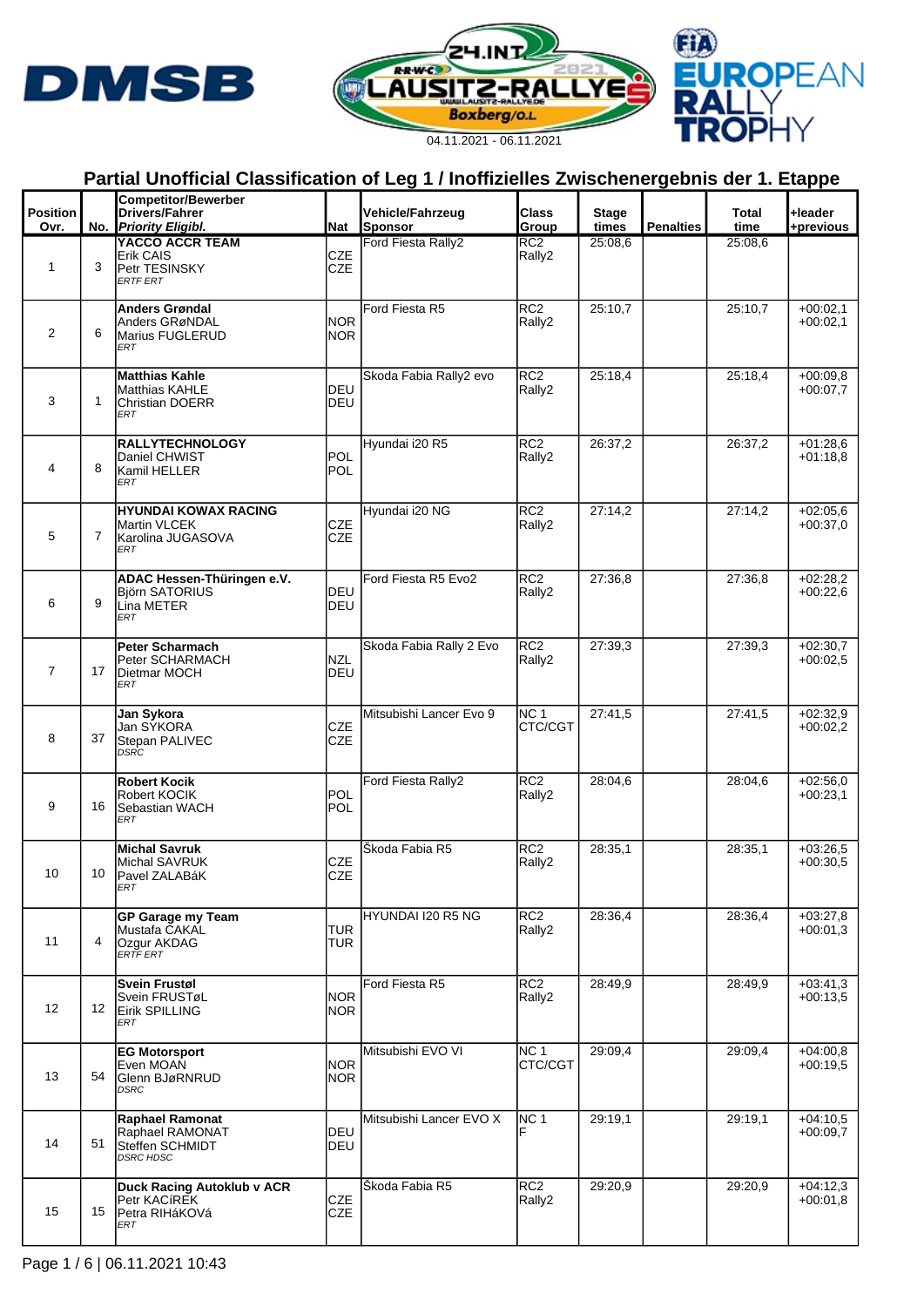





|                         |    | <b>Competitor/Bewerber</b>                                                                 |                          |                                  |                            |                       |                  |                      |                          |
|-------------------------|----|--------------------------------------------------------------------------------------------|--------------------------|----------------------------------|----------------------------|-----------------------|------------------|----------------------|--------------------------|
| <b>Position</b><br>Ovr. |    | <b>Drivers/Fahrer</b><br>No. Priority Eligibl.                                             | Nat                      | Vehicle/Fahrzeug<br>Sponsor      | Class<br>Group             | <b>Stage</b><br>times | <b>Penalties</b> | <b>Total</b><br>time | +leader<br>+previous     |
|                         |    | Reinikainen Petri                                                                          |                          | Mitsubishi Lancer Evo 9          | NC 1                       | 29:35.3               |                  | 29:35,3              | $+04:26.7$               |
| 16                      | 35 | Petri REINIKAINEN<br>Antti NORDSTRöM<br><b>DSRC</b>                                        | FIN<br><b>FIN</b>        |                                  | CTC/CGT                    |                       |                  |                      | $+00:14,4$               |
| 17                      | 18 | <b>Pawel Wazny</b><br>Pawel WAZNY<br>Michal JURGALA<br>ERT                                 | <b>POL</b><br><b>POL</b> | Ford Fiesta R5                   | RC <sub>2</sub><br>Rally2  | 29:41.3               |                  | 29:41,3              | $+04:32,7$<br>$+00:06.0$ |
| 18                      | 39 | <b>Dantex Team</b><br>Marek ROEFLER<br>Marek BALA<br><b>DSRC</b>                           | <b>POL</b><br><b>POL</b> | Subaru Impreza GT Type<br>lR.    | NC <sub>1</sub><br>CTC/CGT | 29:42,1               |                  | 29:42,1              | $+04:33,5$<br>$+00:00.8$ |
| 19                      | 34 | Marc Bach<br>Marc BACH<br>Andre SEELISCH<br><b>DSRC ADMV HDSC</b>                          | <b>DEU</b><br>DEU        | Mitsubishi Lancer EVO            | NC <sub>1</sub>            | 29:54,5               |                  | 29:54,5              | $+04:45.9$<br>$+00:12.4$ |
| 20                      | 53 | <b>Lazar Kan</b><br>Lazar KAN<br>Normunds KOKINS<br><b>DSRC</b>                            | DEU<br><b>LVA</b>        | Mitsubishi Lancer Evo IX         | NC <sub>1</sub>            | 30:23,3               |                  | 30:23.3              | $+05:14,7$<br>$+00:28,8$ |
| 21                      | 31 | Ken Milde<br>Ken MILDE<br>Aaron JUNGNICKEL<br><b>DSRC ADMV HDSC</b>                        | DEU<br>DEU               | Mitsubishi Evo 8                 | NC <sub>1</sub><br>CTC/CGT | 30:35,5               |                  | 30:35,5              | $+05:26,9$<br>$+00:12.2$ |
| 22                      | 33 | Fechner Robby<br>Robby FECHNER<br>Florian PITZK<br><b>DSRC HDSC</b>                        | DEU<br>DEU               | Mitsubishi Lancer Evo 6          | NC <sub>1</sub>            | 31:31,4               |                  | 31:31,4              | $+06:22,8$<br>$+01:08,1$ |
| 23                      | 46 | <b>Marko Roch</b><br>Marko ROCH<br>Markus ROCH<br><b>DSRC HDSC</b>                         | DEU<br>DEU               | Subaru Impreza GT                | <b>NC 1</b><br>CTC/CGT     | 31:45.2               |                  | 31:45,2              | $+06:36,6$<br>$+00:13.8$ |
| 24                      | 82 | <b>Stephan Dammaschke</b><br>Stephan DAMMASCHKE<br>Hubertus SCHULZE<br><b>DSRC</b>         | DEU<br>DEU               | Renault Clio Ragnotti            | NC <sub>3</sub><br>CTC/CGT | 31:47,5               |                  | 31:47,5              | $+06:38,9$<br>$+00:02.3$ |
| 25                      | 66 | <b>Fabian Czub</b><br>Fabian CZUB<br>Piotr KORDOS<br>DSRC                                  | <b>POL</b><br><b>POL</b> | <b>BMW E46 325i</b>              | NC <sub>2</sub><br>CTC/CGT | 32:29,1               |                  | 32:29,1              | $+07:20.5$<br>$+00:41,6$ |
| 26                      | 44 | <b>Ingmar Wandner</b><br>Ingmar WANDNER<br><b>Hendrik WANDNER</b><br><b>DSRC ADMV HDSC</b> | DEU 7<br>DEU             | Mitsubishi Lancer Evolution NC 1 | CTC/CGT                    | 32:41,6               |                  | 32:41,6              | $+07:33,0$<br>$+00:12.5$ |
| 27                      | 26 | <b>Sebastian Teter</b><br>Sebastian TETER<br>Michal MARCZEWSKI<br>ERT ERT2 DSRC            | <b>POL</b><br><b>POL</b> | Citroen Ds3 R3                   | RC4<br>R3                  | 32:41,9               |                  | 32:41,9              | $+07:33,3$<br>$+00:00,3$ |
| 28                      | 5  | <b>Castrol Ford Team Turkiye</b><br>Sabri UNVER<br>Aras DINCER<br>ERT                      | <b>TUR</b><br><b>TUR</b> | Ford Fiesta R5                   | RC <sub>2</sub><br>Rally2  | 32:59,2               |                  | 32:59,2              | $+07:50,6$<br>$+00:17,3$ |
| 29                      | 68 | Jan Schneider<br>Jan SCHNEIDER<br>Sascha WöLL<br><b>DSRC HDSC</b>                          | DEU Cup<br><b>DEU</b>    | BMW 318ti E36 Compact            | NC <sub>3</sub>            | 33:03,1               |                  | 33:03,1              | $+07:54.5$<br>$+00:03.9$ |
| 30                      | 70 | Rigo Sonntag<br>Rigo SONNTAG<br>Peter MESSERSCHMIDT<br>DSRC ADMV HDSC SäRM                 | DEU<br>DEU               | Honda Civic                      | NC <sub>3</sub>            | 33:06,8               |                  | 33:06,8              | $+07:58,2$<br>$+00:03,7$ |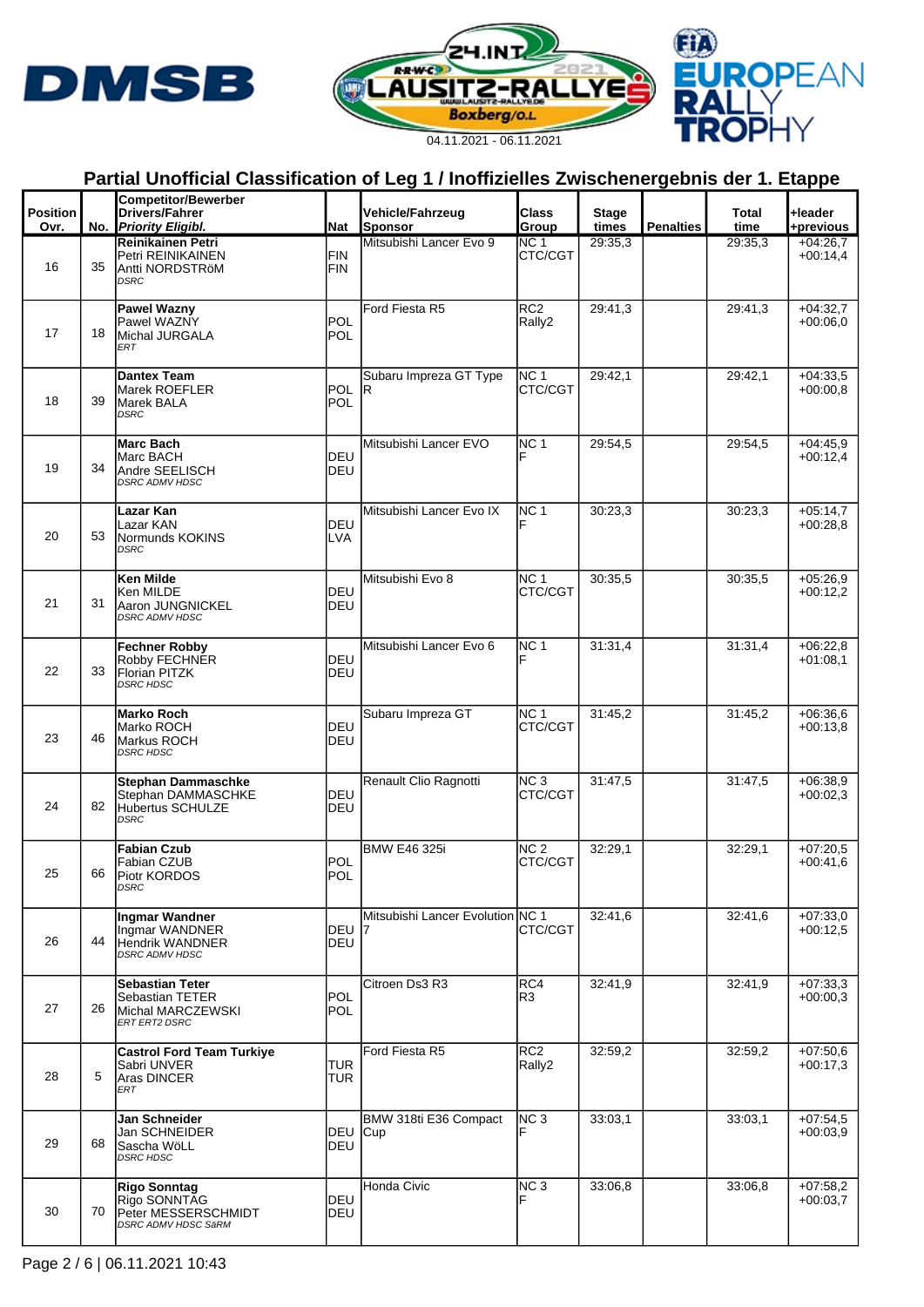





| <b>Position</b> |    | <b>Competitor/Bewerber</b><br><b>Drivers/Fahrer</b>                                                               |                          | Vehicle/Fahrzeug                                | <b>Class</b>                      | <b>Stage</b> |                  | Total   | +leader                  |
|-----------------|----|-------------------------------------------------------------------------------------------------------------------|--------------------------|-------------------------------------------------|-----------------------------------|--------------|------------------|---------|--------------------------|
| Ovr.            |    | No. Priority Eligibl.                                                                                             | <b>Nat</b>               | Sponsor                                         | Group                             | times        | <b>Penalties</b> | time    | +previous                |
| 31              | 29 | <b>Movisport</b><br>Sergio Emiliano BIONDI<br>René MEIER<br>ERT ERT2 DSRC                                         | ARG<br>DEU               | Opel Adam R2                                    | RC4<br>Rally4                     | 33:24,1      |                  | 33:24,1 | $+08:15.5$<br>$+00:17,3$ |
| 32              | 85 | <b>ADAC Hessen-Thüringen e.V.</b><br><b>Fabian SCHULZE</b><br><b>Jean IHLEFELDT</b><br><b>DSRC ADMV HDSC SäRM</b> | DEU e.V.                 | Suzuki Swift Sport<br>DEU ADAC Hessen-Thüringen | NC <sub>4</sub>                   | 33:25.6      |                  | 33:25.6 | $+08:17,0$<br>$+00:01,5$ |
| 33              | 57 | Ovidijus Knyšius<br>Ovidijus KNYšIUS<br>Silverijus LAP?NAS<br><b>DSRC</b>                                         | LTU<br>LTU               | BMW <sub>E36</sub>                              | NC <sub>2</sub><br>CTC/CGT        | 33:30.3      |                  | 33:30.3 | $+08:21.7$<br>$+00:04.7$ |
| 34              | 87 | <b>Marius Dainys</b><br>Marius DAINYS<br>Ona JASINSKAITE<br><b>DSRC</b>                                           | LTU<br>LTU               | <b>VW Polo GTI</b>                              | NC <sub>4</sub>                   | 34:09.2      |                  | 34:09.2 | $+09:00.6$<br>$+00:38.9$ |
| 35              | 78 | Pierre Günther<br>Pierre GÜNTHER<br>Markus ERNST<br><b>DSRC HDSC</b>                                              | DEU<br><b>DEU</b>        | Honda Civic Type R                              | NC <sub>3</sub>                   | 34:23.0      |                  | 34:23,0 | $+09:14.4$<br>$+00:13.8$ |
| 36              | 93 | <b>Thomas Leonhardt</b><br>Thomas LEONHARDT<br>Tanja LEONHARDT<br><b>DSRC ADMV</b>                                | <b>DEU</b><br>DEU        | Audi B5 Quattro                                 | NC <sub>8</sub><br>G              | 34:35.6      |                  | 34:35,6 | $+09:27.0$<br>$+00:12,6$ |
| 37              | 64 | <b>Biorina Rally Team</b><br>Andrzej KRUSZEWSKI<br>Kaja KRUSZEWSKA<br>DSRC                                        | <b>POL</b><br>POL        | <b>BMW E46 325ti</b>                            | NC <sub>2</sub><br>CTC/CGT        | 34:38.5      |                  | 34:38,5 | $+09:29.9$<br>$+00:02.9$ |
| 38              | 74 | <b>Wieslaw Zagon</b><br>Wieslaw ZAGON<br>Marek ZAKRZEWSKI<br><b>DSRC</b>                                          | POL<br><b>POL</b>        | <b>RENAULT CLIO</b>                             | NC <sub>3</sub><br>CTC/CGT        | 34:57,7      |                  | 34:57,7 | $+09:49.1$<br>$+00:19.2$ |
| 39              | 23 | Liam Müller<br>Liam MüLLER<br>Katharina MüLLER<br>ERT ERT2 ERTJ DSRC                                              | DEU<br>DEU               | Opel Adam R2                                    | RC4<br>Rally4                     | 35:02,1      |                  | 35:02,1 | $+09:53.5$<br>$+00:23,6$ |
| 40              | 77 | <b>Marc Sokolowski</b><br>Marc SOKOLOWSKI<br>Philipp DüRING<br>DSRĊ HDSC                                          | <b>DEU</b><br><b>DEU</b> | BMW E36 318ti Compact                           | NC <sub>3</sub>                   | 35:07.8      |                  | 35:07.8 | $+09:59.2$<br>$+00:05.7$ |
| 41              | 45 | Dirk Straße<br><b>Dirk STRAßE</b><br>Uwe NEUMANN<br><b>DSRC HDSC</b>                                              | DEU<br>DEU               | Mitsubishi Galant                               | NC <sub>1</sub><br><b>CTC/CGT</b> | 35:11,9      |                  | 35:11.9 | $+10:03,3$<br>$+00:09.8$ |
| 42              | 56 | <b>Dirk Fischer</b><br><b>Dirk FISCHER</b><br>May FISCHER<br>DSRC HDSC                                            | DEU<br>DEU               | <b>BMW E36</b>                                  | NC <sub>2</sub>                   | 35:12,2      |                  | 35:12,2 | $+10:03.6$<br>$+00:00,3$ |
| 43              | 21 | Castrol Ford Team Turkiye<br>Ali TURKKAN<br>Onur VATANSEVER<br>ERTF ERT2F ERTJF ERT ERT2 ERTJ DSRC                | <b>TUR</b><br><b>TUR</b> | Ford Fiesta Rally4                              | RC4<br>Rally4                     | 35:31,5      |                  | 35:31,5 | +10:22,9<br>$+00:19.3$   |
| 44              | 30 | <b>Domin Mateusz</b><br>Mateusz DOMIN<br>Kevin KOMAR<br>ERT ERT2 DSRC                                             | POL<br>POL               | Ford Fiesta R2                                  | RC4<br>Rally4                     | 35:25.5      | 00:20,0          | 35:45.5 | $+10:36,9$<br>$+00:14.0$ |
| 45              | 90 | <b>KG-RT</b><br>Adrian PAWLOWSKI<br>Mateusz PAWLOWSKI<br>DSRC                                                     | <b>POL</b><br>POL        | Honda Civic                                     | NC <sub>4</sub><br>CTC/CGT        | 36:17.9      |                  | 36:17,9 | $+11:09,3$<br>$+00.46,4$ |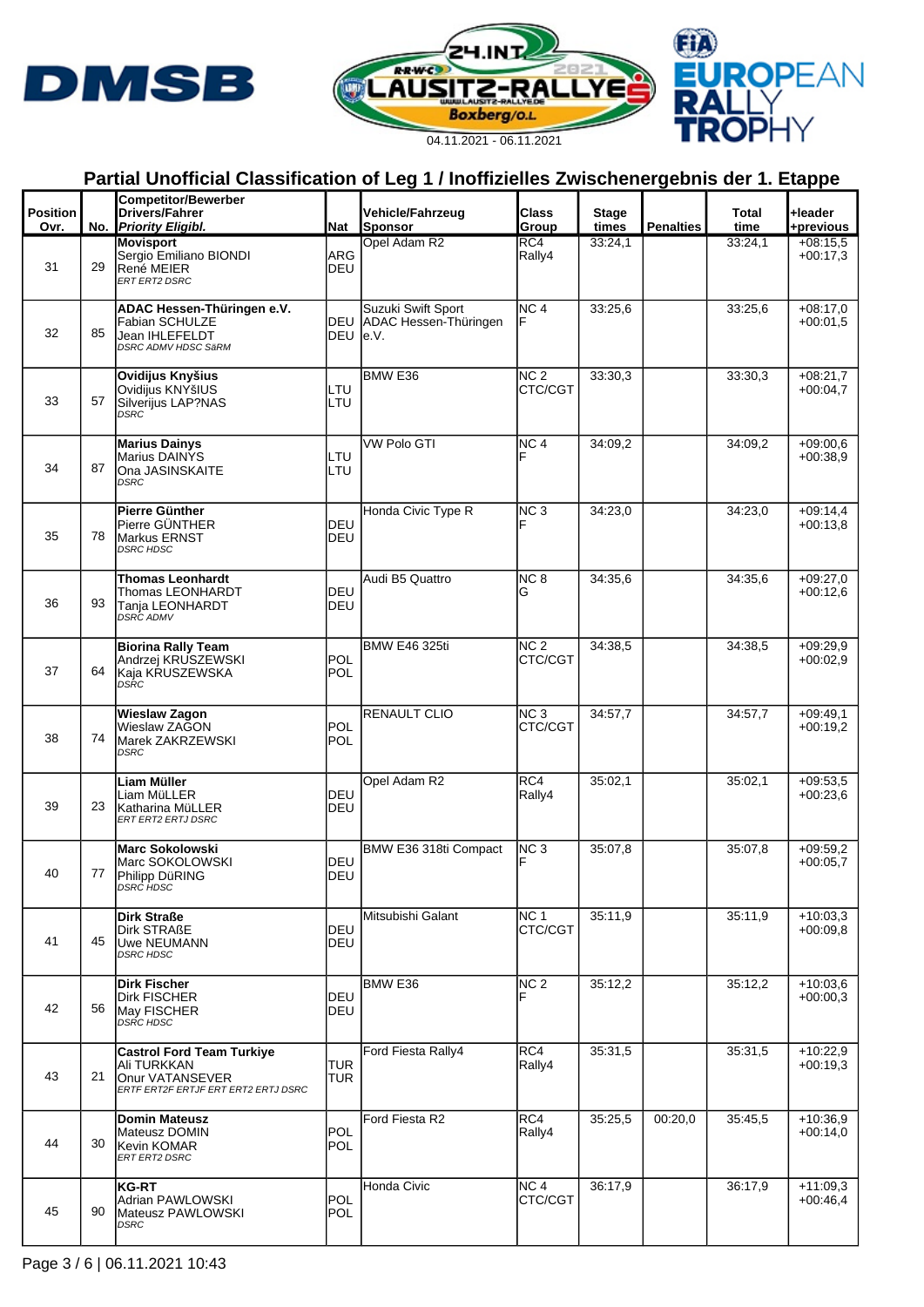





|                         |    | <b>Competitor/Bewerber</b>                                                                     |                    |                             |                            |                       |                  |               |                          |
|-------------------------|----|------------------------------------------------------------------------------------------------|--------------------|-----------------------------|----------------------------|-----------------------|------------------|---------------|--------------------------|
| <b>Position</b><br>Ovr. |    | <b>Drivers/Fahrer</b><br>No. Priority Eligibl.                                                 | Nat                | Vehicle/Fahrzeug<br>Sponsor | Class<br>Group             | <b>Stage</b><br>times | <b>Penalties</b> | Total<br>time | +leader<br>+previous     |
|                         |    | Jürgen Krause                                                                                  |                    | Volvo 244                   | NC <sub>2</sub>            | 36:23,8               |                  | 36:23,8       | $+11:15.2$               |
| 46                      | 58 | Jürgen KRAUSE<br>Philipp NENNINGER<br>DSRĊ HDSC                                                | DEU<br>DEU         |                             | F                          |                       |                  |               | $+00:52,3$               |
| 47                      | 95 | <b>Patrick Buys</b><br><b>Patrick BUYS</b><br>Ronny HAYN<br>DSRC HDSC                          | DEU<br>DEU         | Seat Ibiza Cupra            | NC <sub>8</sub><br>G       | 36:24,9               |                  | 36:24,9       | $+11:16,3$<br>$+00:01,1$ |
| 48                      | 71 | <b>Lars Schneider</b><br>Lars SCHNEIDER<br>Jõrg FRUZINSKY<br>DSRC HDSC                         | DEU<br>DEU         | <b>BMW 320Ti E36</b>        | NC <sub>3</sub>            | 36:32,6               |                  | 36:32.6       | $+11:24,0$<br>$+00:07.7$ |
| 49                      | 81 | <b>Arwed Jungnickel</b><br>Arwed JUNGNICKEL<br>Henrik JUNGNICKEL<br><b>DSRC ADMV HDSC SäRM</b> | DEU<br>DEU         | <b>BMW 318 IS</b>           | NC <sub>3</sub>            | 37:04,7               |                  | 37:04,7       | $+11:56,1$<br>$+00:32.1$ |
| 50                      | 76 | <b>Brunke Torsten</b><br>Torsten BRUNKE<br>Normen STANDKE<br><b>DSRC ADMV HDSC</b>             | DEU<br>DEU         | VW Golf 3 GTI 16v           | NC <sub>3</sub>            | 37:08.5               |                  | 37:08,5       | $+11:59,9$<br>$+00:03.8$ |
| 51                      | 80 | Dominic Gräbner<br>Dominic GRÄBNER<br>Yannik KELLER<br>DSRC ADMV HDSC SäRM                     | DEU<br>DEU         | Ford Fiesta ST 150          | NC <sub>3</sub>            | 38:37,8               |                  | 38:37,8       | $+13:29,2$<br>$+01:29.3$ |
| 52                      | 25 | <b>Baltic Motorsport Promotion</b><br>Fabio SCHWARZ<br><b>Andris MALNIEKS</b><br><b>DSRC</b>   | DEU<br><b>LVA</b>  | Ford Fiesta Rally4          | RC4<br>Rally4              | 39:51.6               |                  | 39:51,6       | $+14:43.0$<br>$+02:43.1$ |
| 53                      | 86 | <b>Andreas Bauer</b><br>Andreas BAUER<br>Uwe VON FRITSCHEN<br><b>DSRC HDSC</b>                 | DEU<br>DEU         | LADA VFTS                   | NC 4<br>CTC/CGT            | 39:59,5               |                  | 39:59.5       | $+14:50.9$<br>$+02:51.0$ |
| 54                      | 28 | <b>Tymoteusz Jocz</b><br>Tymoteusz JOCZ<br>Maciej JUDYCKI<br>ERT ERT2 DSRC                     | POL<br>POL         | <b>Ford Fiesta</b>          | RC4<br>Rally4              | 40:16,6               |                  | 40:16.6       | $+15:08.0$<br>$+00:17,1$ |
| 55                      | 89 | <b>Maximilian Zweig</b><br>Maximilian ZWEIG<br>Jacqueline KAISER<br>טהכע                       | DEU<br>DEU         | Mitsubishi Colt             | NC <sub>4</sub>            | 41:19.1               |                  | 41:19.1       | $+16:10.5$<br>$+01:02.5$ |
| 56                      | 96 | Fötaxi Sport Club<br>András SERéNYI<br>Bernadett SERéNYINé SZLATNIK<br><b>DSRC</b>             | <b>HUN</b><br>HUN  | Trabant 601 s               | NC <sub>5</sub><br>CTC/CGT | 40:25,3               | 01:00,0          | 41:25,3       | $+16:16,7$<br>$+01:08,7$ |
| 57                      | 73 | Dominik Suchecki<br>Dominik SUCHECKI<br>Mateusz KULAKOWSKI<br><b>DSRC</b>                      | <b>POL</b><br>POL  | PEUGEOT 206                 | NC <sub>3</sub><br>CTC/CGT | 36:57,2               | 05:00,0          | 41:57,2       | $+16:48,6$<br>$+01:40,6$ |
| 58                      | 67 | Jonas Müller<br>Jonas MÜLLER<br>Nico OTTERBACH<br><b>DSRC</b>                                  | DEU<br>DEU         | Opel Adam Cup               | RC5N<br>RC5N               | 43:15,0               | 00:20,0          | 43:35,0       | $+18:26,4$<br>$+03:18,4$ |
| 59                      | 11 | <b>Lars Martin Stensbøl</b><br>Lars Martin STENSBøL<br>Mads Ola STENSBøL<br>ERT                | <b>NOR</b><br>NOR. | Ford Fiesta R5 Mk1          | RC <sub>2</sub><br>Rally2  | 47:01,0               |                  | 47:01,0       | $+21:52,4$<br>$+06:44,4$ |
| 60                      | 94 | <b>Enrico Wenger</b><br>Enrico WENGER<br>Heiko WENGER<br>DSRC                                  | DEU<br>DEU         | Peugeot 106c                | NC <sub>8</sub><br>G       | 47:26,2               |                  | 47:26,2       | $+22:17,6$<br>$+00:25,2$ |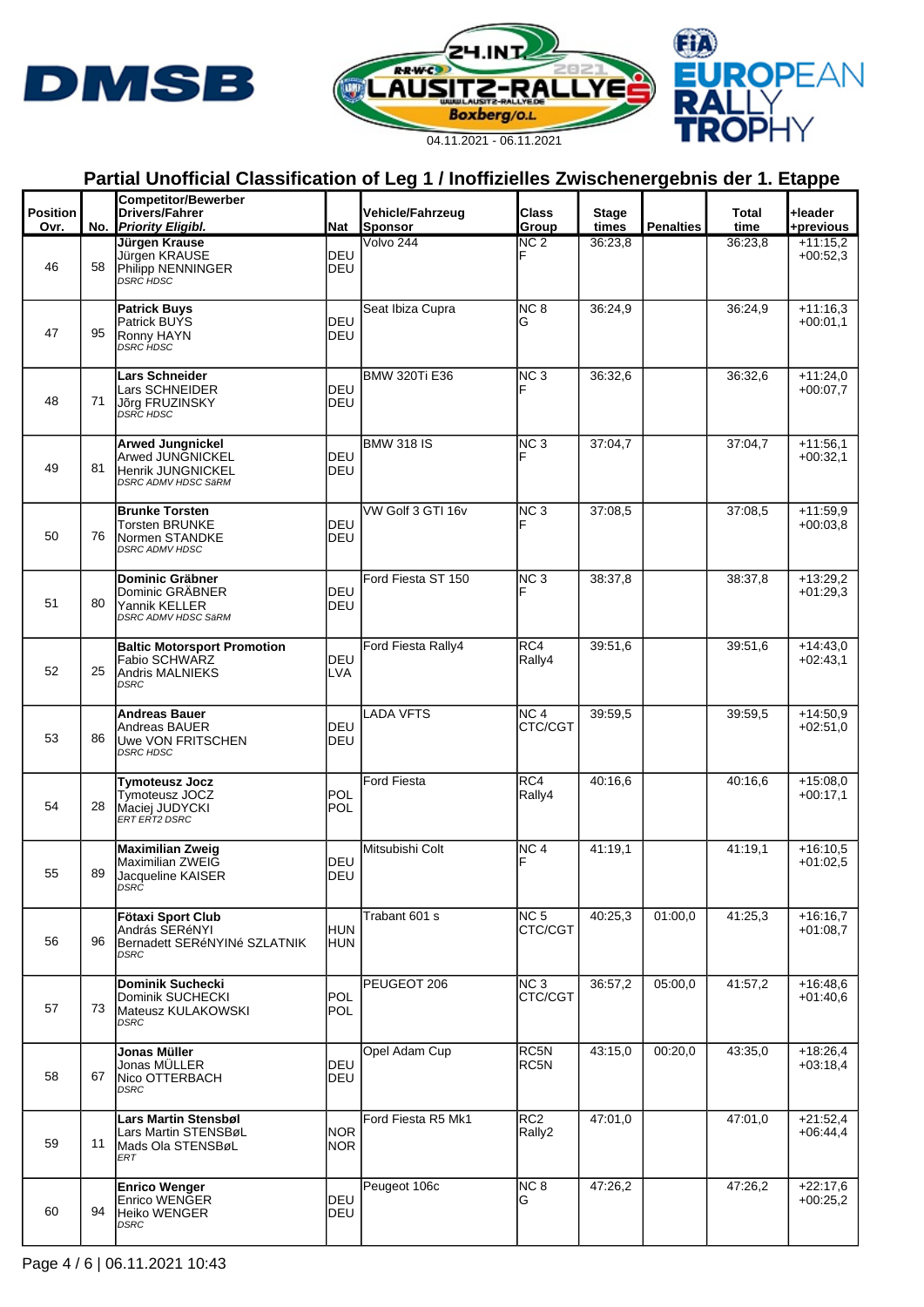





|                         |    | <b>Competitor/Bewerber</b>                                                                |                          |                             |                            |                       |                  |               |                          |
|-------------------------|----|-------------------------------------------------------------------------------------------|--------------------------|-----------------------------|----------------------------|-----------------------|------------------|---------------|--------------------------|
| <b>Position</b><br>Ovr. |    | <b>Drivers/Fahrer</b><br>No. Priority Eligibl.                                            | <b>Nat</b>               | Vehicle/Fahrzeug<br>Sponsor | Class<br>Group             | <b>Stage</b><br>times | <b>Penalties</b> | Total<br>time | +leader<br>+previous     |
| 61                      | 40 | <b>Tomasz Kijanowski</b><br>Tomasz KIJANOWSKI<br>Malgorzata OPALKA<br>DSRC                | <b>POL</b><br><b>POL</b> | Mitsubishi Lancer EVO X     | NC 1<br>CTC/CGT            | 48:58.3               |                  | 48:58,3       | $+23:49.7$<br>$+01:57,3$ |
| 62                      | 47 | Bjørn Bækkevold<br>Bjørn BæKKEVOLD<br>Helen LUND<br><b>DSRC</b>                           | <b>NOR</b><br><b>NOR</b> | Mitsubishi Lancer Evo IX    | NC <sub>1</sub><br>CTC/CGT | 49:18.3               |                  | 49:18.3       | $+24:09.7$<br>$+00:20,0$ |
| 63                      | 48 | <b>Sven Senglaub</b><br>Sven SENGLAUB<br>Lydia ESCHENHORN<br>DSRC ADMV HDSC SäRM          | DEU<br>DEU               | Mitsubishi Lancer Evo 6     | NC <sub>1</sub><br>F       | 49:21,3               |                  | 49:21,3       | $+24:12.7$<br>$+00:03.0$ |
| 64                      | 42 | Karl Rumpler<br>Karl RUMPLER<br>Maria RUMPLER<br><b>DSRC</b>                              | <b>AUT</b><br><b>AUT</b> | Mitsubishi Lancer Evo 5     | NC <sub>1</sub><br>CTC/CGT | 50:16,0               | 00:30,0          | 50:46.0       | $+25:37,4$<br>$+01:27.7$ |
| 65                      | 62 | <b>Meyer Norbert</b><br>Norbert MEYER<br>Steffen SCHROEN<br><b>DSRC ADMV HDSC</b>         | DEU<br>DEU               | BMW $E$ 46                  | NC <sub>2</sub><br>F       | 52:50,2               |                  | 52:50,2       | $+27:41,6$<br>$+03:31.9$ |
| 66                      | 55 | Andrzej Lapkiewicz<br>Andrzei LAPKIEWICZ<br>Marek KACZMAREK<br><b>DSRC</b>                | <b>POL</b><br><b>POL</b> | <b>BMW E 36</b>             | NC <sub>2</sub><br>CTC/CGT | 53:10.8               |                  | 53:10,8       | $+28:02,2$<br>$+00:20,6$ |
| 67                      | 97 | <b>Eckhard Eichhorst</b><br><b>Eckhard EICHHORST</b><br>Jörg VACH<br>DSRC ADMV HDSC       | DEU<br>DEU               | Trabant 601 ITRM            | NC <sub>5</sub>            | 53:53.8               |                  | 53:53,8       | $+28:45.2$<br>$+01:03.6$ |
| 68                      | 79 | <b>Daniel Habicht</b><br>Daniel HABICHT<br>Michael KELLER<br><b>DSRC HDSC</b>             | <b>DEU</b><br>DEU        | BMW E30 318is Cup           | NC <sub>3</sub>            | 54:17,5               |                  | 54:17,5       | $+29:08,9$<br>$+01:27,3$ |
| 69                      | 72 | Jan Hess<br>Jan HESS<br>Benjamin KRUG<br><b>DSRC HDSC</b>                                 | DEU<br>DEU               | BMW E36 318ti Cup           | NC <sub>3</sub>            | 54:03.9               | 00:30,0          | 54:33.9       | $+29:25.3$<br>$+00:16,4$ |
| 70                      | 59 | Nerijus Kliokys<br>Nerijus KLIOKYS<br>Ernestas LAURINAVICIUS<br>DSRC                      | LTU<br>LTU               | <b>BMW 318</b>              | NC <sub>2</sub><br>CTC/CGT | 52:59.8               | 03:30,0          | 56:29,8       | $+31:21,2$<br>$+02:12,3$ |
| 71                      | 52 | <b>Mikus Grantins</b><br>Mikus GRANTINS<br><b>Aldis HANZENS</b><br>DSRC                   | LVA<br><b>LVA</b>        | Mitsubishi Evo VI           | NC <sub>1</sub><br>CTC/CGT | 58:38.3               |                  | 58:38,3       | $+33:29,7$<br>$+02:08.5$ |
| 72                      | 43 | <b>Pawel Hankiewicz</b><br>Pawel HANKIEWICZ<br>Jaroslaw HRYNIUK<br>DSRC                   | POL<br><b>POL</b>        | Subaru Impreza              | NC <sub>1</sub><br>CTC/CGT | 58:38,9               |                  | 58:38.9       | $+33:30,3$<br>$+00:00,6$ |
| 73                      | 88 | <b>Andreas Schramm</b><br>Andreas SCHRAMM<br><b>Clara BETTGE</b><br><b>DSRC ADMV SäRM</b> | DEU<br>DEU               | VW Polo 6N2 GTI             | NC <sub>4</sub>            | 1:02:53,7             |                  | 1:02:53,7     | +37:45,1<br>$+04:14,8$   |
| 74                      | 65 | Mateusz Kopka<br>Mateusz KOPKA<br>Przemyslaw LIPINSKI<br><b>DSRC</b>                      | POL<br><b>POL</b>        | <b>BMW E46 Compact</b>      | NC <sub>2</sub>            | 1:06:21,2             |                  | 1:06:21,2     | $+41:12,6$<br>$+07:42.3$ |
| 75                      | 69 | Thomas Schultz<br>Thomas SCHULTZ<br>Melanie SCHULTZ<br><b>DSRC HDSC</b>                   | DEU<br>DEU               | Renault Clio III RS         | NC <sub>3</sub>            | 1:11:47,5             |                  | 1:11:47.5     | $+46:38,9$<br>$+05:26,3$ |